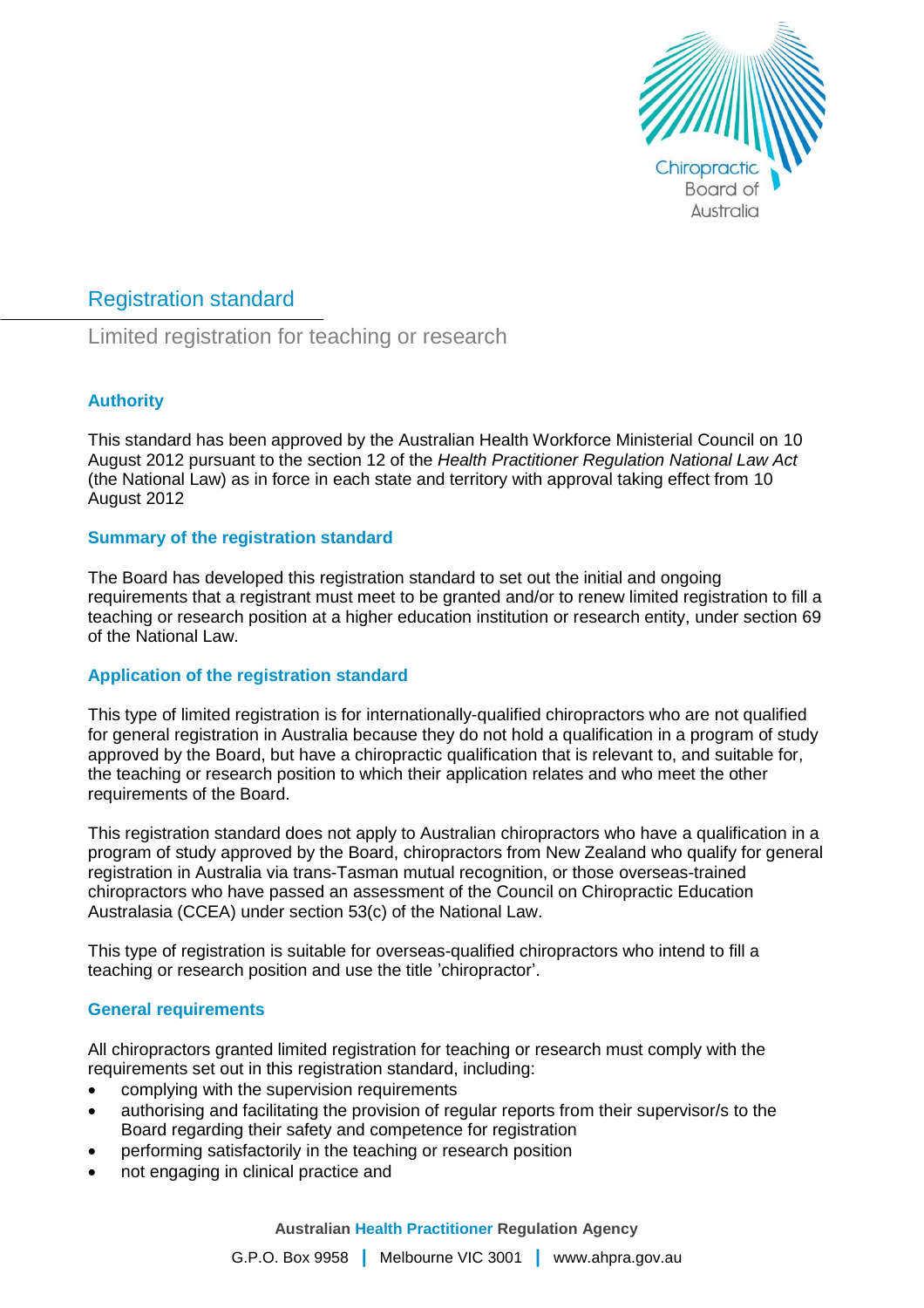

 not engaging in teaching of clinical skills or in supervision of students in relation to clinical skills or in a clinical setting.

These requirements are established under this registration standard to ensure safe and competent practice for the period of limited registration.

The Board may vary these requirements in exceptional circumstance on a case by case basis.

#### **National Law requirements**

The requirements of the Board to register a person under section 69 *Limited registration for teaching or research* are:

- 1. Compliance with the requirements of section 65 of the National Law on eligibility for limited registration
- 2. Chiropractic qualifications determined by the Board to be relevant and suitable for the teaching or research employment position
- 3. Evidence of compliance with the Board's registration standard on English language skills
- 4. Evidence of work practice history that meets the Board's registration standard on recency of practice
- 5. Details of registration history, including certificates of good standing/registration status from each registration authority with which the applicant has been registered in the previous five years (supplied, where possible, directly to the Board from the relevant registration authority)
- 6. Written confirmation and detail of:
	- a. the employer/sponsoring organisation, including contact details
	- b. the position description
	- c. the name, qualifications and contact details of the proposed supervisor and
	- d. the details of a supervision plan
- 7. Written confirmation from the proposed supervisor that he or she agrees to provide supervision and to comply with the Board's requirements for supervision, including implementing the supervision plan approved by the Board
- 8. Satisfactory completion of a criminal record check that meets the Board's registration standard on criminal history
- 9. Confirmation that the applicant will meet the requirements of the Board's registration standard on professional indemnity insurance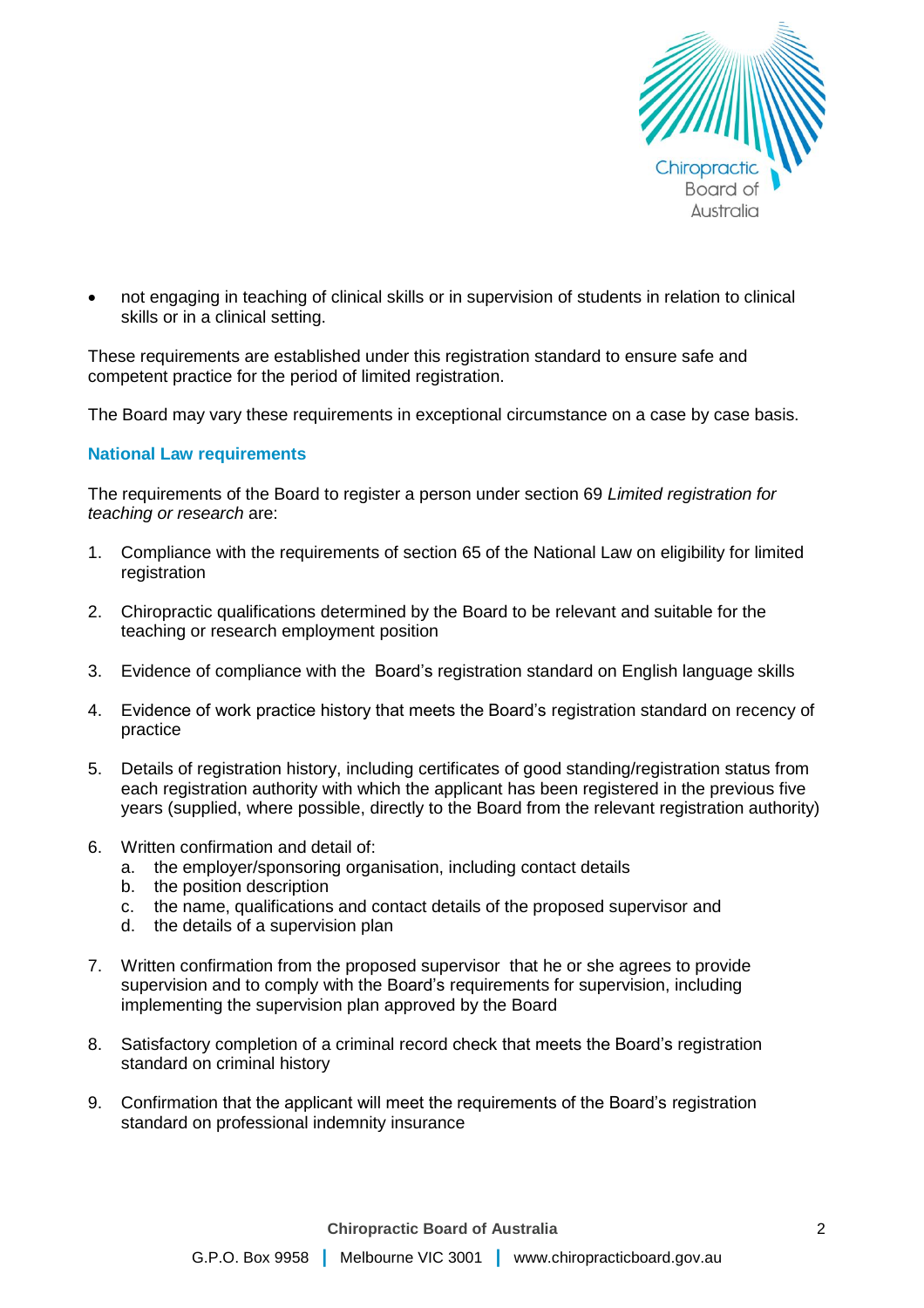

- 10. Any other information the Board requires under section 70 of the National Law to determine whether the practitioner is a suitable person to hold limited registration, and
- 11. A declaration that the individual is not disqualified under the National Law or a law of a coregulatory jurisdiction from applying for this type of registration.

## **Compliance requirements**

An applicant for limited registration for teaching or research must:

- agree to work only in the position under supervision and to provide a detailed supervision plan before the commencement of employment
- with the supervisor's written agreement, to provide a report at least every six months to the Board (or as otherwise determined by the Board)
- comply with the supervision plan approved by the Board
- comply with the Board's registration standard on continuing professional development on a pro rata basis (if total registration period exceeds four weeks)
- ensure that supervisors provide regular reports about the registrant's safety and competence to practise
- perform satisfactorily in the position or activities specified in his or her application, and
- restrict his or her practice to the position or activities specified in the application.

If a practitioner with limited registration in teaching or research does not maintain employment in the teaching or research position, he or she is unable to comply with the requirements on registration and can no longer practise chiropractic.

A chiropractor registered under this type of limited registration is **not** able to undertake clinical practice. Those candidates wishing to engage in clinical practice should apply for general registration.

#### **Relevant and suitable qualification**

The applicant must have evidence of being awarded a chiropractic qualification as recognised and listed by the Councils on Chiropractic Education International and/or as determined to be relevant and suitable by the Board in the circumstances. To assist its consideration, the Board may require a desktop assessment by the Board's accreditation authority, the Council on Chiropractic Education Australasia.

The Board reserves the right to review and make determinations on individual applications under its powers in the National Law. The Board must be satisfied that the applicant's qualifications are suitable for the teaching or research employment position and that public safety is ensured.

#### **Supervision and supervision plan**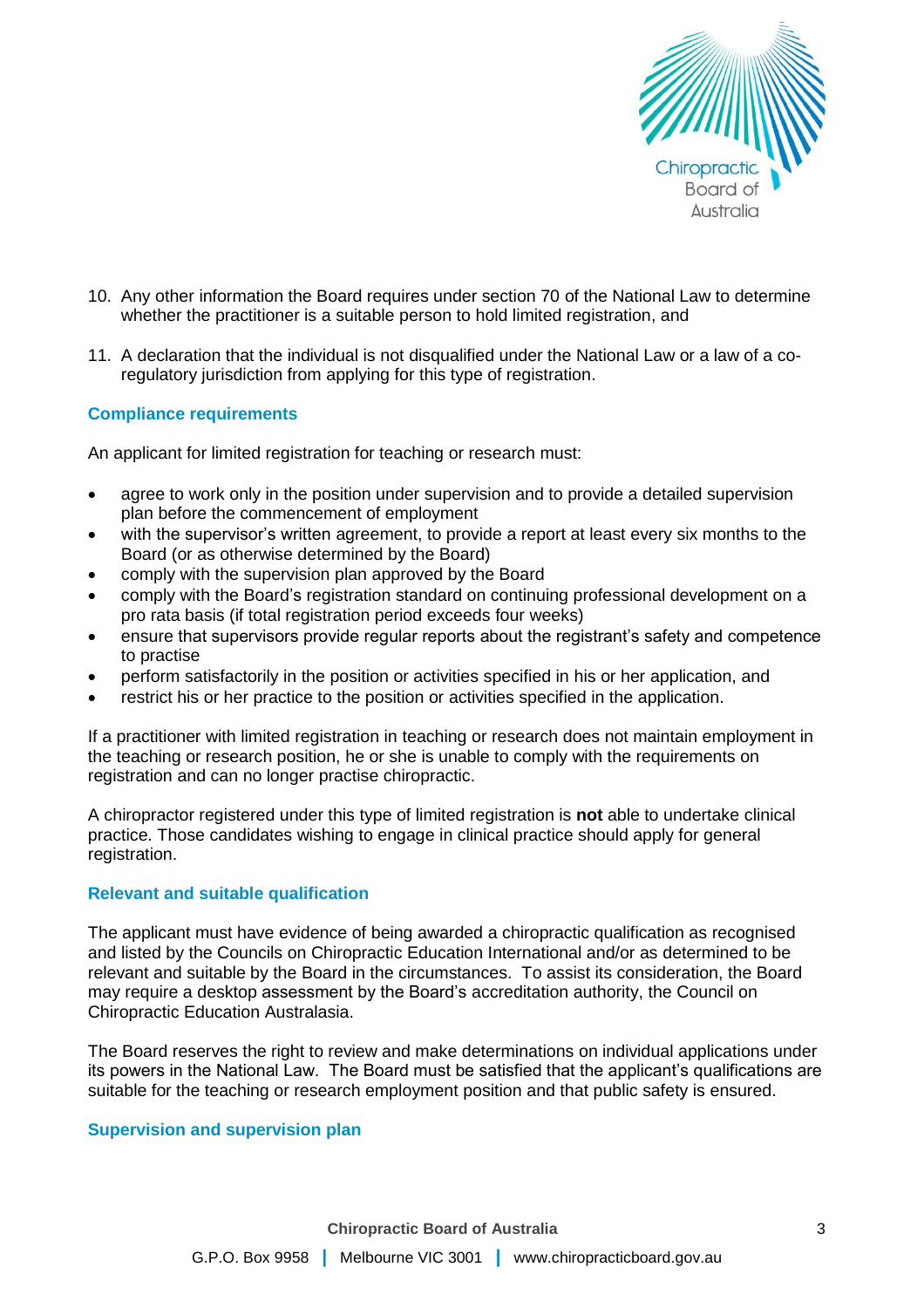

The supervisor must agree to provide written reports at least every six months to the Board (or as otherwise determined by the Board in the approved supervision plan) as a part of the initial application for limited registration. The supervisor must provide these reports on the chiropractor's competence to ensure that the chiropractor can continue to be registered with limited registration. The reports must be sent to the Board as required by the Board-approved supervision plan as approved at the time of granting limited registration. If the supervisor does not provide reports as required by the supervision plan, the Board may withdraw the limited registration.

## **Renewal of limited registration**

Renewal of limited registration for teaching and research will be subject to the practitioner meeting the following requirements:

- a. completion of an annual renewal form and annual statement as required by the National Law
- b. demonstrated compliance with any conditions or requirements on registration
- c. satisfactory performance in the relevant position
- d. any additional investigation, information, examination or assessment required by the Board in accordance with section 80 of the National Law and
- e. for registration of more than four weeks, compliance with the Board's registration standard on continuing professional development on a pro rata basis, calculated on the period of registration.

Limited registration is granted for a period no more than 12 months and may be renewed three times only, as set out by section 72 of the National Law. If limited registration has been renewed three times, a chiropractor seeking limited registration may submit a new application for limited registration which will need to meet the requirements set by the Board at that time.

## **Refusal to renew**

In addition to the provisions of the National Law, the Board may refuse to renew a chiropractor's registration if:

- the chiropractor's employment related to limited registration ceases or is terminated, or
- the chiropractor fails to comply with supervision requirements, or
- reports every six months have not been provided to the Board ,or
- the chiropractor cannot demonstrate compliance with any conditions or requirements on the limited registration, or
- there is demonstrated unsatisfactory performance in the teaching or research position based on the supervision reports or other information received by the Board, or
- the chiropractor has not met any other requirements of the Board.

The Board may also refuse renewal for any of the reasons specified in section 112 of the National Law.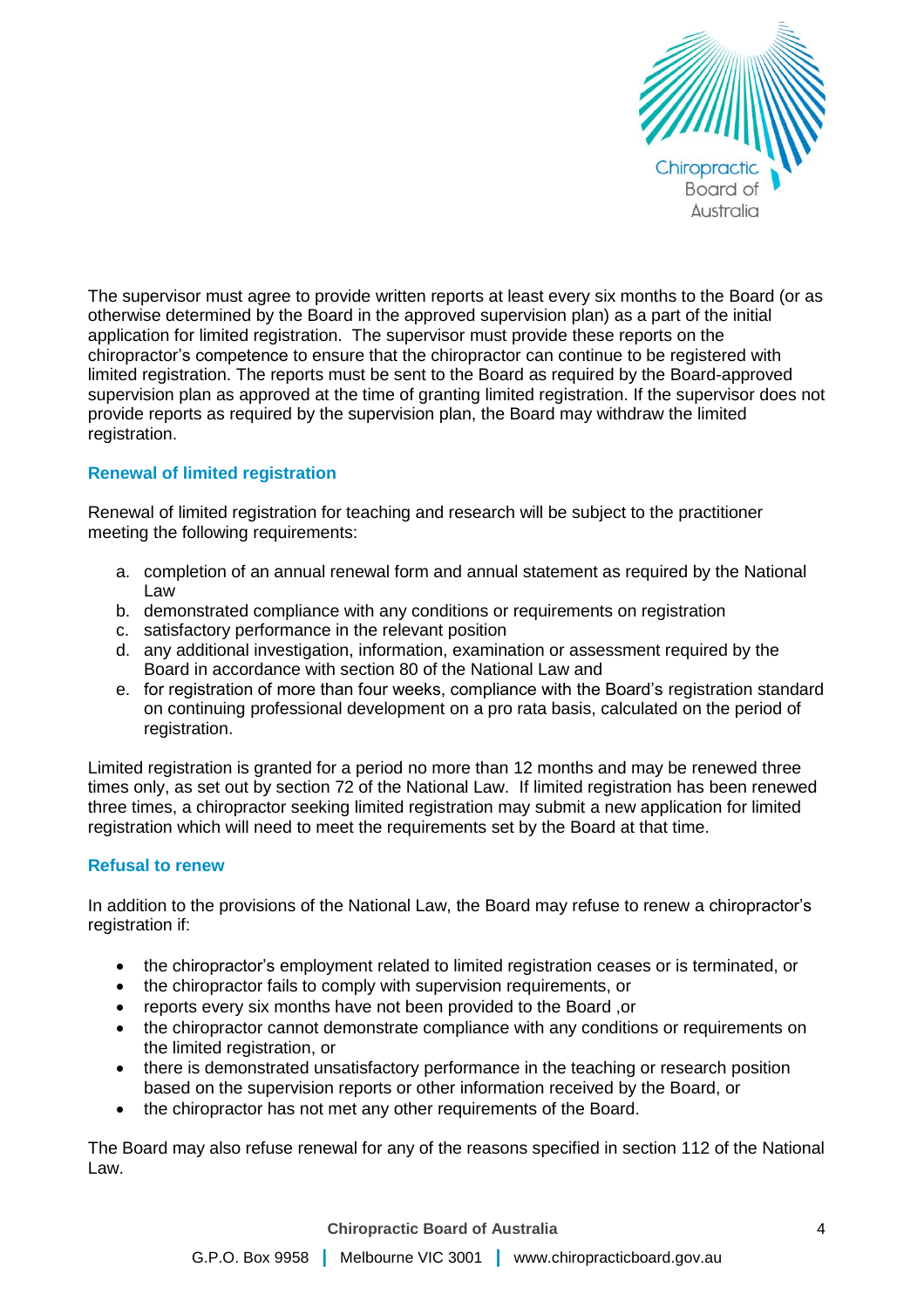

## **Application**

- Applicants seeking registration under section 69 of the National Law must make a written application to the Board using the limited registration for teaching or research as a chiropractor application form available at [www.chiropracticboard.gov.au](http://www.chiropracticboard.gov.au/) under *Forms,*  together with supporting documents.
- It is recommended that applicants submit their application with supporting documentation, at least two months before commencement of the employment position, to ensure time for the application to be assessed.
- Applicants may request that the registration pre-dates their commencement of employment by up to one month.
- The Board requires details of the employment position, including details signed by the applicant, supervisor and the employer outlining:
	- o who will supervise the applicant in his or her work
	- $\circ$  the supervision plan
	- $\circ$  where the applicant will be employed and a detailed job description, including the scope of practice of the teaching or research role and
	- o the period of employment.
- The Board may request any additional details necessary to consider the application for registration.

## **Applications for variation in changed circumstances**

If a chiropractor registered with limited registration for teaching or research has a significant change in circumstances, such as a change in the teaching or research role, the chiropractor must submit a new application for limited registration. However, chiropractors can apply to the Board for a variation if there is a minor change to their circumstances, such as a change in supervisor.

When making an application for a variation, the Board requires details of the change of circumstances from the sponsoring employer and confirmation from the chiropractor and the supervisor that each agrees to the change in circumstances. Supporting documentation of the change must be submitted. If the Board considers that the variation is significant, it will require the chiropractor to submit a new application.

## **Notations on the register**

Chiropractors granted limited registration for teaching and research should note that the registration is granted for a particular purpose and for a limited time. The terms of the limited